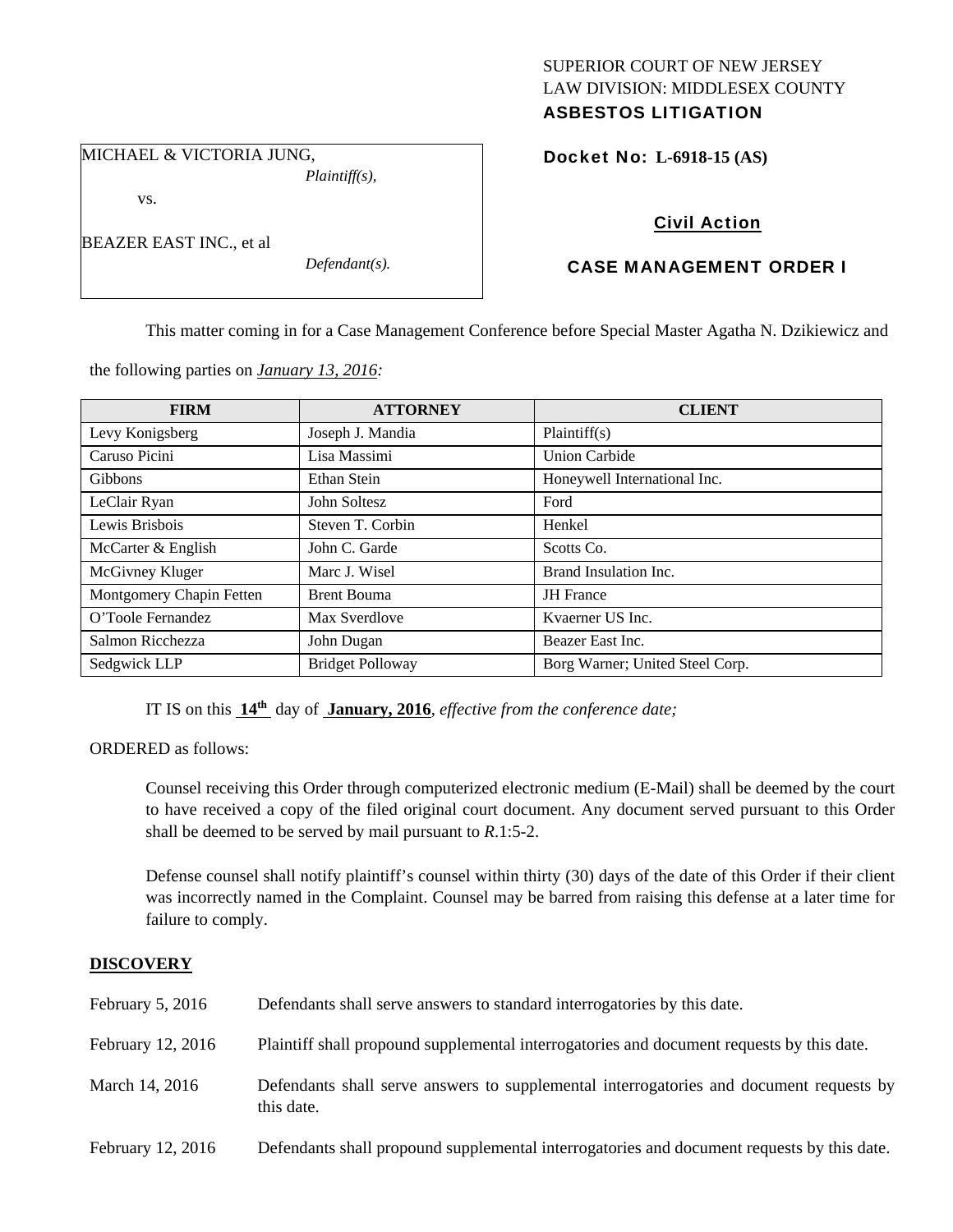| March 14, 2016 | Plaintiff shall serve answers to supplemental interrogatories and document requests by this<br>date.                                                                                                        |
|----------------|-------------------------------------------------------------------------------------------------------------------------------------------------------------------------------------------------------------|
| April 15, 2016 | Fact discovery, including depositions, shall be completed by this date. Plaintiff's counsel<br>shall contact the Special Master within one week of this deadline if all fact discovery is not<br>completed. |
| April 15, 2016 | Depositions of corporate representatives shall be completed by this date.                                                                                                                                   |

#### **EARLY SETTLEMENT**

June 3, 2016 Settlement demands shall be served on all counsel and the Special Master by this date.

#### **SUMMARY JUDGMENT MOTION PRACTICE**

| April 15, 2016 | Plaintiff's counsel shall advise, in writing, of intent not to oppose motions by this date. |
|----------------|---------------------------------------------------------------------------------------------|
| April 29, 2016 | Summary judgment motions shall be filed no later than this date.                            |
| May 27, 2016   | Last return date for summary judgment motions.                                              |

### **MEDICAL DEFENSE**

- April 15, 2016 Plaintiff shall serve medical expert reports by this date.
- April 15, 2016 Upon request by defense counsel, plaintiff is to arrange for the transfer of pathology specimens and x-rays, if any, by this date.
- June 10, 2016 Defendants shall identify its medical experts and serve medical reports, if any, by this date. **In addition, defendants shall notify plaintiff's counsel (as well as all counsel of record) of a joinder in an expert medical defense by this date.**

#### **LIABILITY EXPERT REPORTS**

- April 15, 2016 Plaintiff shall identify its liability experts and serve liability expert reports or a certified expert statement by this date or waive any opportunity to rely on liability expert testimony.
- June 10, 2016 Defendants shall identify its liability experts and serve liability expert reports, if any, by this date or waive any opportunity to rely on liability expert testimony.

#### **ECONOMIST EXPERT REPORTS**

April 15, 2016 Plaintiff shall identify its expert economists and serve expert economist report(s), if any, by this date or waive any opportunity to rely on economic expert testimony. June 10, 2016 Defendants shall identify its expert economists and serve expert economist report(s), if any, by this date or waive any opportunity to rely on economic expert testimony.

#### **EXPERT DEPOSITIONS**

June 30, 2016 Expert depositions shall be completed by this date. To the extent that plaintiff and defendant generic experts have been deposed before, the parties seeking that deposition in this case

\_\_\_\_\_\_\_\_\_\_\_\_\_\_\_\_\_\_\_\_\_\_\_\_\_\_\_\_\_\_\_\_\_\_\_\_\_\_\_\_\_\_\_\_\_\_\_\_\_\_\_\_\_\_\_\_\_\_\_\_\_\_\_\_\_\_\_\_\_\_\_\_\_\_\_\_\_\_\_\_\_\_\_\_\_\_\_\_\_\_\_\_\_\_\_\_\_\_\_\_\_\_\_\_\_\_\_\_\_\_